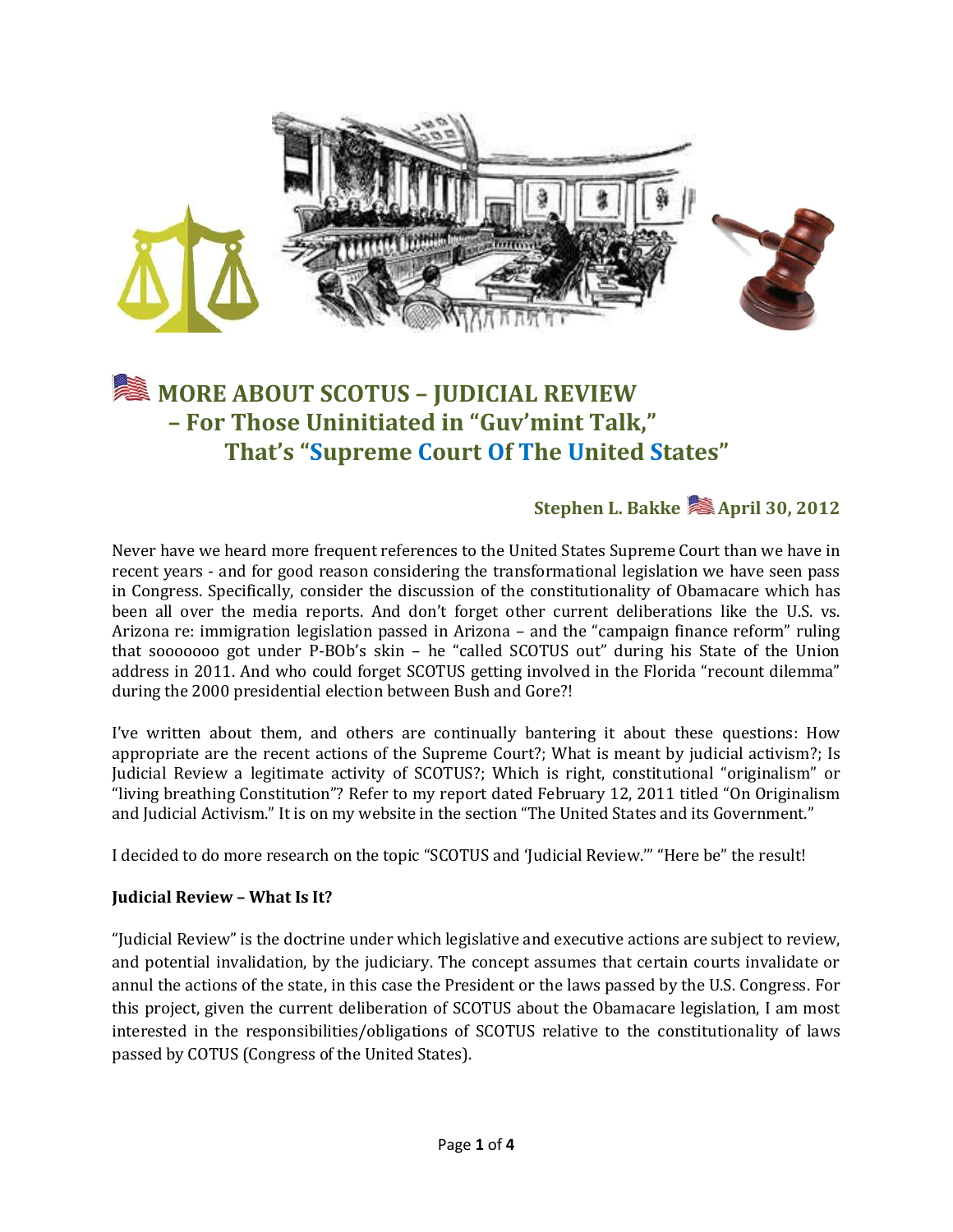It makes sense to take a look at the Constitution to see what it actually says – at the risk of causing even more confusion.

### **The U.S. Constitution – Article III**

The portions of Article III following Sec. 2, Clause 1 aren't relevant to this particular discussion so I have omitted them here. (You don't want to read about cases affecting ambassadors, ministers, consuls, trial of certain crimes, or treason, do you? I didn't think so!)

**Section. 1.** *The judicial Power of the United States, shall be vested in one supreme Court, and in such inferior Courts as the Congress may from time to time ordain and establish. The Judges, both of the supreme and inferior Courts, shall hold their Offices during good Behaviour, and shall, at stated Times, receive for their Services, a Compensation, which shall not be diminished during their Continuance in Office.* 

**Section. 2. Clause 1.** *The judicial Power shall extend to all Cases, in Law and Equity, arising under this Constitution, the Laws of the United States, and Treaties made, or which shall be made, under their Authority; - to all Cases affecting Ambassadors, other public Ministers and Consuls;--to all Cases of admiralty and maritime Jurisdiction; - to Controversies to which the United States shall be a Party; to Controversies between two or more States; - between a State and Citizens of another State; - between Citizens of different States, - between Citizens of the same State claiming Lands under Grants of different States, and between a State, or the Citizens thereof, and foreign States, Citizens or Subjects.*

It doesn't say much directly does it?! It does say the power extends to cases arising under the constitution and the laws of the United States. It does get pretty close to Judicial Review, and gives some indirect implications, but ……

#### **So …… When and How Did Judicial Review Finally Become Official Precedent?**

Ever heard of Marbury vs. Madison? I bet you have and I bet you don't know anything about it. I now know only what I need to, and nothing more. I tried to sit down and connect the dots – political, philosophical, etc. – and gave up. So here's a very brief summary. It's all you need to know!

M vs. M is a landmark case which was argued and decided in 1803. It's all about an appointment that was not finalized, but deferred for logical reasons (to me) and which got tangled up in politics, an election, and some new legislation – yada, yada, yada! Anyway, the ruling by the Supreme Court, presided over by the outgoing (and temporarily "acting") Secretary of State and newly appointed Chief Justice John Marshall (who was the one who caused the appointment **not to be** "commissioned" for what seems to be "logical reasons") – it also involved the appointer, outgoing President John Adams, the newly elected President Thomas Jefferson, and the new Secretary of State James Madison … that's enough for this report – look up the details yourself. I'm confused! Advise if I got it terribly, irretrievably wrong!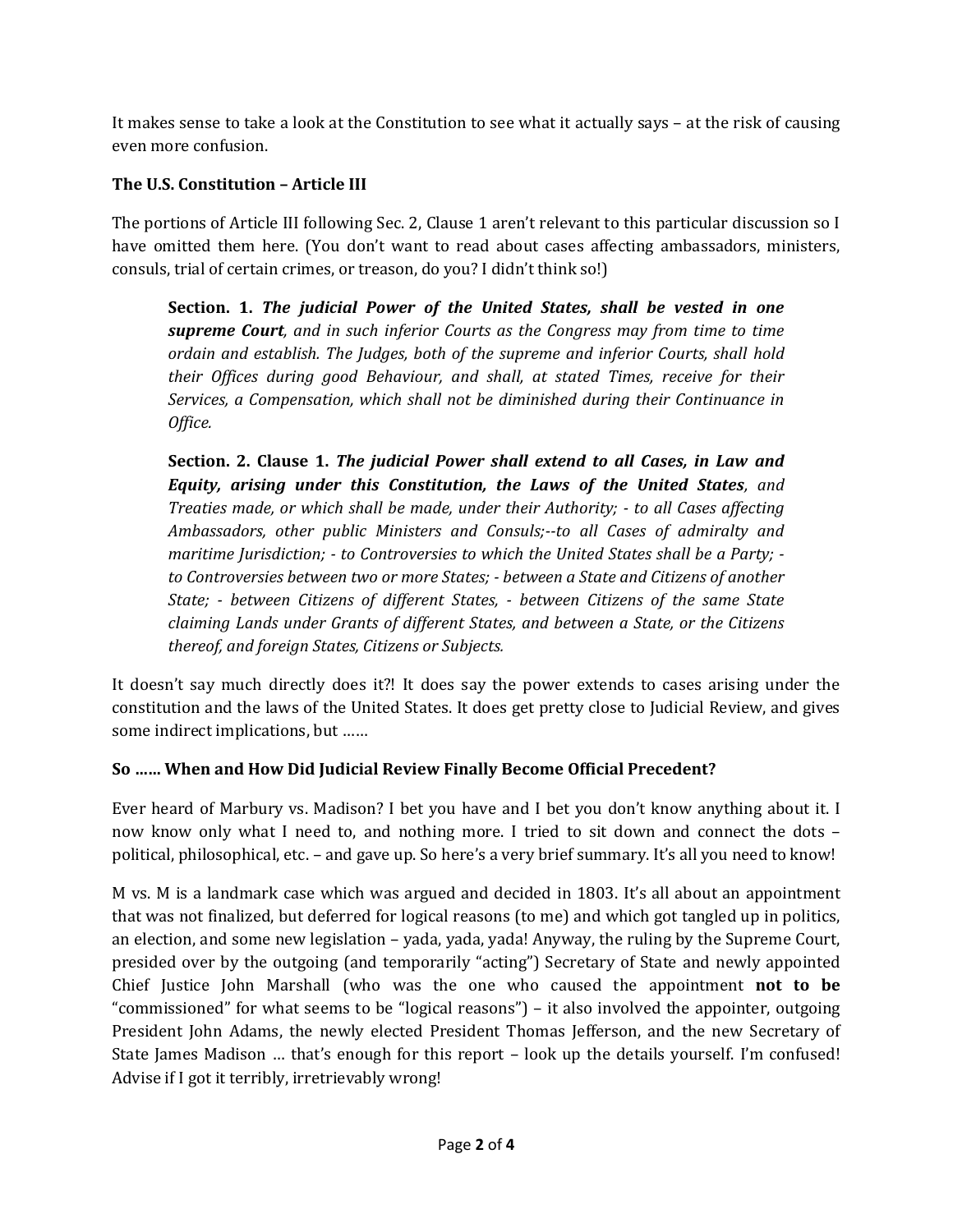Anyway, it established a judicial precedent for SCOTUS to rule as to the constitutionality of legislation duly passed by Congress and certain actions by the Executive Branch.

#### **Did Any of Our Founders Submit Thoughts on the Subject?**

You can bet your "sweet bippy" they did!

Alexander Hamilton wrote much in Federalist 78 about this topic:

*The complete independence of the courts of justice is peculiarly essential in a limited Constitution …… [the courts of justice] whose duties it must be to declare all acts contrary to the manifest tenor of the Constitution void …… No legislative act, therefore, contrary to the Constitution, can be valid.*

*The interpretation of the laws is the proper and peculiar province of the courts. A constitution is, in fact, and must be regarded by the judges as, a fundamental law. It, therefore, belongs to them to ascertain its meaning, as well as the meaning of any particular act proceeding from the legislative body …… If there should be an irreconcilable variance …… the Constitution ought to be preferred to the statute ……*

Hamilton is very clear in his commentary – this having been long before the Marbury vs. Madison decision. And, if you think about it, it isn't hard to understand that M vs. M is regarded by some as the "end of liberty." By that is meant **the mere fact of the existence of Judicial Review could make the Constitution vulnerable to broadly creative interpretations of its provisions**. **I believe that was, is, and should continue to be, a serious concern!** As to this point, witness the broad authority courts have given to the legislature under the commerce clause, to such an extent that it is even possible to imagine Obamacare as being perfectly acceptable under the Constitution. The knife of separation of powers can sometimes cut both ways.

In spite of some valid concerns, M vs. M seems to be consistent with our Founders' intent. I am even more certain of this when examining Thomas Jefferson's significant concerns about the potential power of the judiciary if given the power of Judicial Review. In these statements, he is in fact resisting what the general consensus was as to the role of the Supreme Court. He "pulled no punches" when writing the following:

*The Constitution [will be] a mere thing of wax in the hands of the judiciary which they may twist and shape into any form they please.*

*It has long, however, been my opinion, and I have never shrunk from its expression ...... that the germ of dissolution of our federal government is in the constitution of the federal Judiciary ……*

*To consider the judges as the ultimate arbiters of all constitutional questions, is a very dangerous doctrine indeed, and one which would place us under the despotism of an oligarchy.*